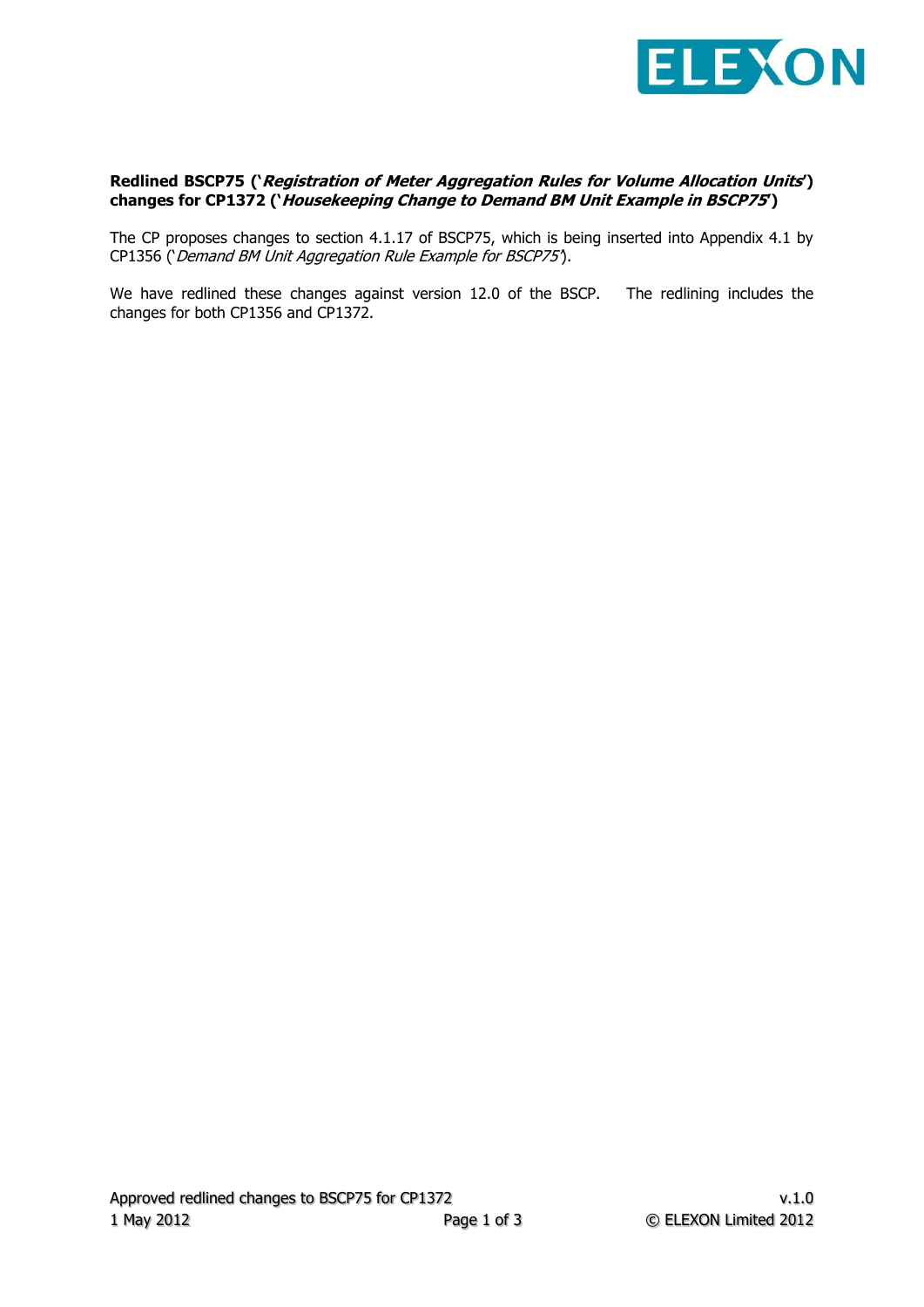4.1.16 Below are the same arrangements as in the example in section 4.1.15 except the offshore cable to platform 2 has been disconnected for maintenance purposes. The bus section switch has been closed so that the output from BM Unit 2 can be routed via BM Unit 1. In order to reflect the changes to the BM Unit configurations new aggregation rules are required. As the aggregation rules for this new arrangement have already been pre-submitted the Registrant has activated the alternative aggregation rules by submitting BSCP75/4.4 Form.

## Aggregation Rules

BM Unit 1 =  $[1234 \text{.RED1} \cdot \text{.AE} - 1234 \text{.RED1} \cdot \text{.AI}] + [1234 \text{.RED2} \cdot \text{.AE} - 1234 \text{.RED2} \cdot \text{.AI}] +$ [1234.RED3.AE –1234.RED3.AI] + [1234.RED4.AE –1234.RED4.AI] + [1234.RED5.AE –1234.RED5.AI] + [1234.RED6.AE –1234.RED6.AI] + [1234.RED7. AE –1234.RED7.AI] + [1234.RED8.AE –1234.RED8.AI].



## 4.1.17 Demand BM Unit

Below is a simplified example of a premises owned and operated by Star Company which is connected directly to the Transmission System. Since the premises has no on-site generation the Registrant wishes to register the premises as a single demand BM Unit (BM Unit 1). A Meter has been installed at the Boundary Point and has an integral Outstation which is registered in CMRS as a single Metering System with